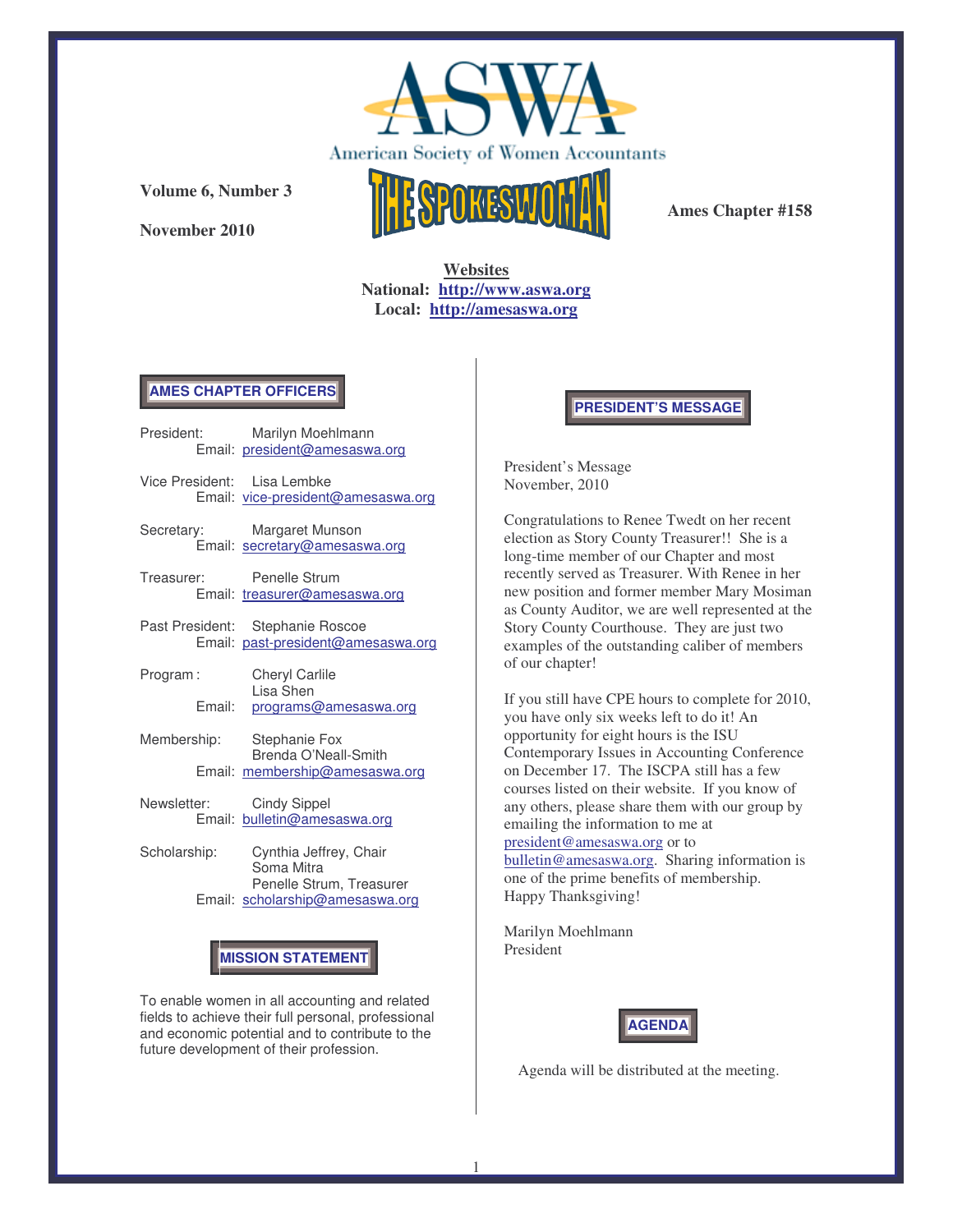

**November 2010**



**Ames Chapter #158**

**Websites National: http://www.aswa.org Local: http://amesaswa.org**

### **MEETING INFORMATION**

| Date:    | Wed, November 17th 2010                                                           |
|----------|-----------------------------------------------------------------------------------|
| Time:    | 5:30 PM Social Time<br>6:00 PM Speaker<br>7:00 PM Dinner                          |
| Speaker: | Hongli Feng, adjunct assistant<br>professor in Department of<br>Economics at ISU. |
| Topic:   | "The Chinese economy: mighty<br>but also fragile?"                                |

Summary: China, the world's most populous country, is also the world's number one in many other respects. It is the fastest growing major economy for the last 30 years; it is the largest exporter; it has the largest foreign reserves; it is the largest car producer; and it is the largest emitter of carbon dioxide. Yet, China, known as the world's factory, is still a lower-middle income economy. Its per capita income is only about one eighth of that of the United States. Its environmental challenges are daunting. The adverse economic impacts of its controversial one-child policy are gradually being felt. Its authoritarian political system, which brought about the recent miraculous economic growth, is also potentially capable of catastrophic social chaos. This talk will attempt to explain what makes China seem to be so mighty and, at the same time, fragile.

### Location:

# **Pazzesco Pasta and Chophouse**

6008 W Lincolnway Ames, IA 50014 www.pazzescochophouse.com There are no minutes for October.

**September 2010 MINUTES**

September Minutes American Society of Women Accountants Ames Chapter #158 Membership Meeting September15, 2010

Call to Order: The September Membership Meeting of the Ames Chapter #158 was called to order by President Marilyn Moehlman in Ames at 7:15 pm on Wednesday, September 15, 2010. Those in attendance were members Cheryl Carlile, Jan Duffy, Stephanie Fox, Lisa Lembke, Haiyan Li, Soma Mitra, Marilyn Moehlmann, Kate Mulder, Margaret Munson, Brenda O'Neall-Smith, Stephanie Roscoe, Lin Shen, Cindy Sippel, Penny Strum, and guests Shannon Jones, and Carla Van Maanan. A quorum was present.

- Minutes: Kate Mulder moved and Cindy Sippel seconded a motion to approve the June and July minutes as printed in the bulletin. Motion carried.
- Treasurer's Report: Penny Strum presented the July/August treasurer's report. The report will be placed on file for review. The conference expense budget is estimated. A meeting will be held in a couple weeks to work more on details for the conference budget.

#### Committee Reports

- A. Membership: Brenda O'Neall-Smith reported that we have two new members – Haiyan Li and Jane Cavanaugh. We have 33 members and 6 showing as not renewing. The next networking lunch will be held September 22 at Panera Bread.
- B. Program: Shall we meet again at Pazzesco's? Members approved.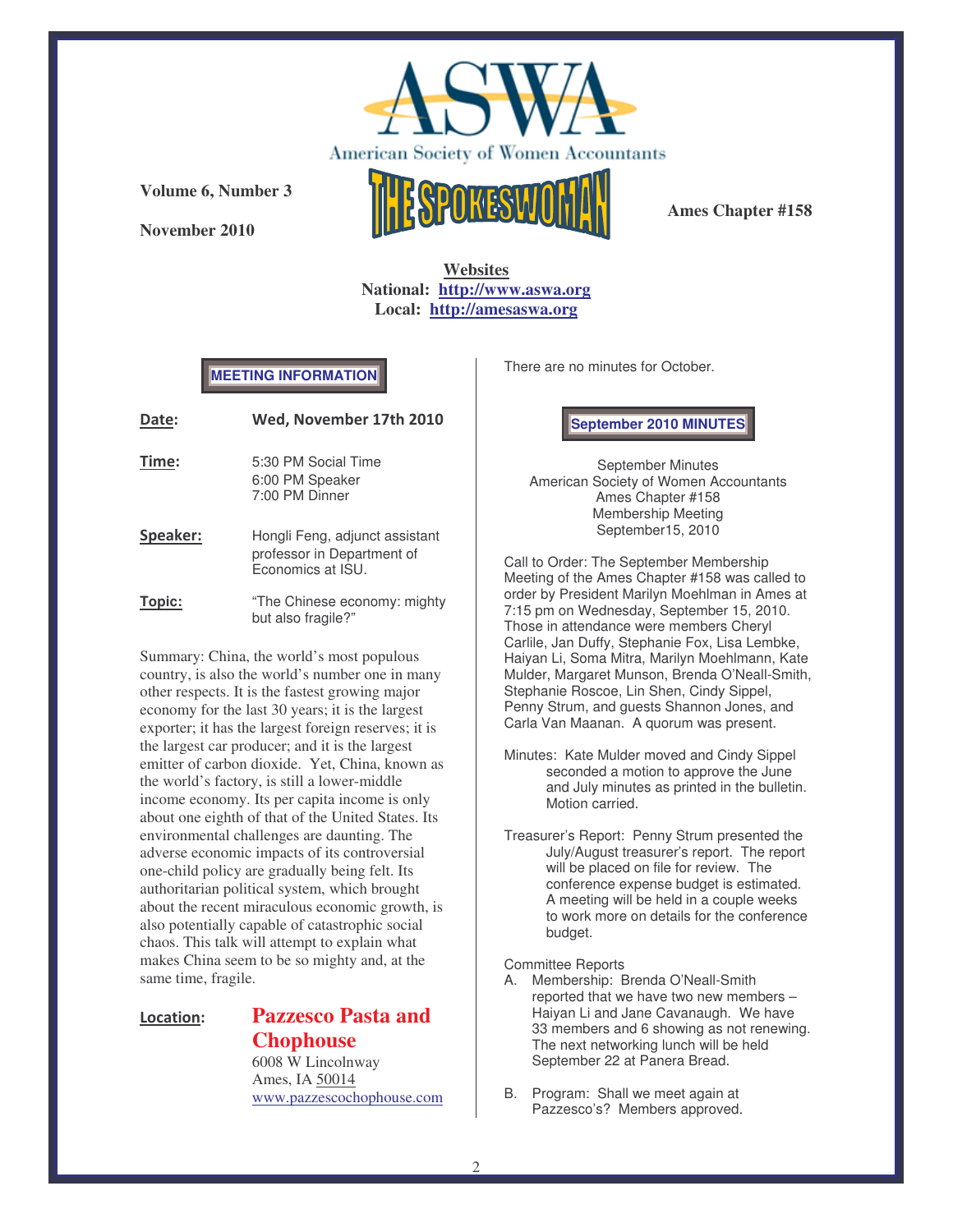

**November 2010**



**Ames Chapter #158**

## **Websites National: http://www.aswa.org Local: http://amesaswa.org**

Meeting suspended for dinner at 7:35 pm. Meeting resumed at 7:50 pm.

- C. Bulletin: Cindy will send a reminder about two weeks before the newsletter deadline. She hopes to get the bulletin out about a week before the meeting. National is holding a contest for newsletters and Web sites. Our chapter will submit our information.
- D. Scholarship: Nothing to report. The National Foundation notice is out. Jan Duffy will look for opportunities to work concessions to earn money for scholarships.
- E. Outreach: Nothing to report. Marilyn Moehlmann reported that the local Raising Readers organization is looking for someone to serve as treasurer. Talk with Marilyn if interested.

#### Old Business

A. Regional Conference: Stephanie Roscoe reported that the conference will be held July 14-16, 2011. The steering committee is Stephanie Roscoe, Penny Strum, Marilyn Moehlmann, and Kathy Strum. Stephanie distributed a draft of committees, committee chairs, committee members. Everyone is needed to make the conference a success.

#### New Business

A. Inform our delegate to the JNC. There are two proposed changes to the by-laws. Jan Duffy moved and Stephanie Fox seconded the motion to send the delegates informed to vote for both by-laws changes.

Announcements: The ISU Accounting Conference is scheduled for December 17, 2010.

Adjournment: Meeting adjourned at 8:25 pm.

Respectfully submitted, Margaret Munson, Secretary

### **September 2010 Board Meeting MINUTES**

September Minutes American Society of Women Accountants Ames Chapter #158 Board of Directors Meeting September15, 2010

Call to Order: The September Meeting of the Board of Directors of the Ames Chapter #158 was called to order by President Marilyn Moehlman in Ames at 8:25 pm on Wednesday, September 15, 2010. Those in attendance were board members Cheryl Carlile, Lisa Lembke, Soma Mitra, Margaret Munson, Brenda O'Neall-Smith, Stephanie Roscoe, Cindy Sippel, Penny Strum. A quorum was present.

Cindy Sippel moved and Brenda O'Neall-Smith seconded that all business except changing banks for the chapter accounts be suspended. Motion carried.

Lisa Lembke moved and Cindy Sippel seconded the motion to change banks from Wells Fargo Bank to US Bank.

Motion carried.

Meeting adjourned 8:30 pm.

Respectfully submitted, Margaret Munson, Secretary